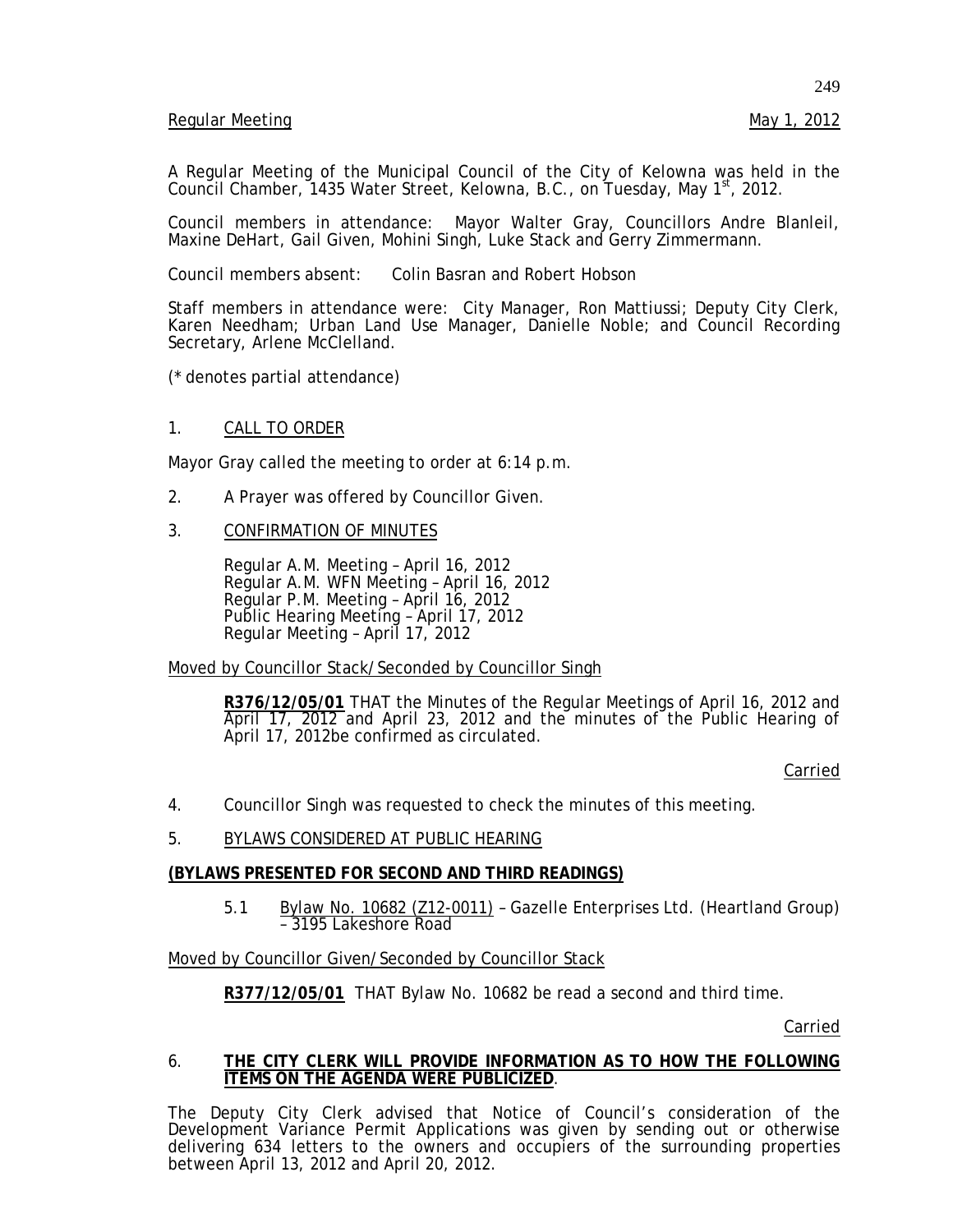The correspondence and/or petitions received in response to advertising for the applications on tonight's Agenda were arranged and circulated to Council in accordance with Council Policy No. 309.

## 7. DEVELOPMENT PERMIT AND DEVELOPMENT VARIANCE PERMIT REPORTS

 7.1 Land Use Management Department, Draft Resolution, dated May 1, 2012 re: Development Variance Permit Application No. DVP12-0021 - Stephen & Elizabeth Foster - 4637 Fordham Road

Moved by Councillor Blanleil/Seconded by Councillor Zimmermann

**R378/12/05/01** THAT Council defers consideration of Development Variance Permit Application No. DVP12-0021 to the May 15, 2012 Regular Meeting at 6:00 pm in the Council Chamber.

Carried

7.2 Land Use Management Department, dated March 16, 2012 re: Development Variance Permit Application No. DVP12-0032 - Ian and Marguerite Sisett (Weninger Construction) - 3112 Watt Road **City Clerk to state for the record any correspondence received. Mayor to invite anyone in the public gallery who deems themselves affected by the required variance(s) to come forward**

Staff:

- Clarified that variances do not change the footprint of existing structure.
- Clarified that the existing structure is legal non-conforming and the same structure could not be rebuilt. Approving the variances would make the structure legal conforming. - Clarified that riparian area restoration proposal not acceptable by Applicant.
- 

The Deputy City Clerk advised that the following correspondence and/or petitions had been received:

#### **Letters of Opposition:**

James Walasko, 301 Meikle Avenue Jane Hatch and Warwick Shaw, 3124 Walnut Street (2) Ian Pooley, 3110 Walnut Street

# **Letters of Support:**

Michael and Michele Neill, 3132 Watt Road

## **Additional Information:**

14 pages of additional information as submitted by the property owners, Ian and Marguerite Sisett, 3112 Watt Road.

Mayor Gray invited the applicant or anyone in the public gallery who deemed themselves affected to come forward, followed by comments of Council.

Ian Sisett, Applicant

- Canvassed the neighbourhood at the last minute. Did receive verbal support from a Watt Road neighbour. Three neighbours across the creek fronting onto Walnut Street are in opposition. Clarified the footprint of the building is not increasing and they are not setting up a bed and breakfast; are considering future potential of a carriage house.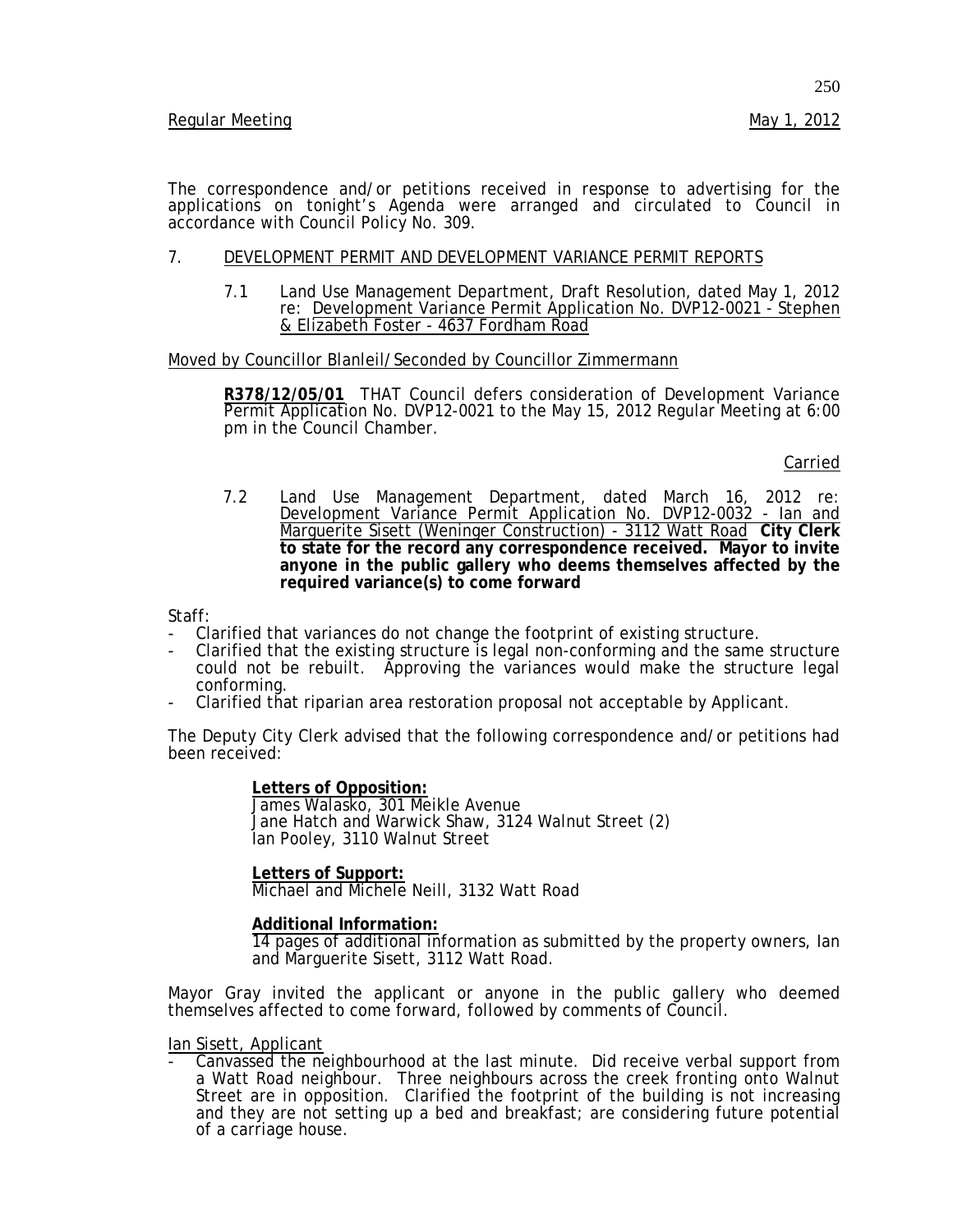## Regular Meeting May 1, 2012

- Acknowledged that there currently is a stack of roof tile occupying the yard that may be a bit of an eyesore however this home is well hedged; Once construction is complete this will be taken care of.
- Clarified that the space is for family accommodation and will not be rented out.<br>Confirmed that Fascieux Creek is running.
- 
- Commented that the garage has been neglected and is in need of repair; The roof is in need of repair and needs to be re-roofed.
- Would prefer architectural balance that is more attractive to the neighbourhood; Asking for an increase of 2 feet.
- Commented on staff support of the variances with special terms that were unreasonable and not fair. Terms suggested by staff were vague, uncertain and open ended; asked for public creek access.
- Would support restoration but within reason and should not be the only one who is burdened with the task.
- Staff's alternate recommendation asks for bathroom compliance and would accommodate if Council deemed it necessary but would prefer to leave it as is.
- Vehemently opposed to providing any public access of the creek through property.
- Asked Council to impose a fee of \$2,500 for improvement of the Watt Road Park as evidence of sincerity.

## Gallery:

- Warwick Shaw, 3124 Walnut Street<br>- Business man living at current residence since 2002.
- Environmentally conscious and wants to protect the creek where water runs year round.<br>Questioned why variances would be considered as they allow development within 3
- meters of a riparian zone.
- Home looks straight at the Applicant's garage which is covered with garbage; would like it cleaned up.
- Is a non conforming building; issues with the height.
- Stated this could set a precedent.<br>Opposed to this Application.
- 

Albert Weistock, 3195 Walnut Street

- Garage is visible from property and with the renovation it would look aesthetically pleasing.
- Unaware of building material in the yard.<br>Supportive of this application.
- 

## Applicant:

- The material will disappear with the project and gave assurances to the neighbour that the unsightly mess will be cleaned up.
- Confirmed a fence was built blocking from the Watt Road view of the yard but not the affected neighbour.

There were no further comments.

Moved by Councillor Stack/Seconded by Councillor Given

**R379/12/05/01** THAT Council NOT authorize the issuance of Development Variance Permit No. DVP12-0032, for Lot 9, District Lot 14, ODYD, plan 6069, located on 3112 Watt Road, Kelowna, BC.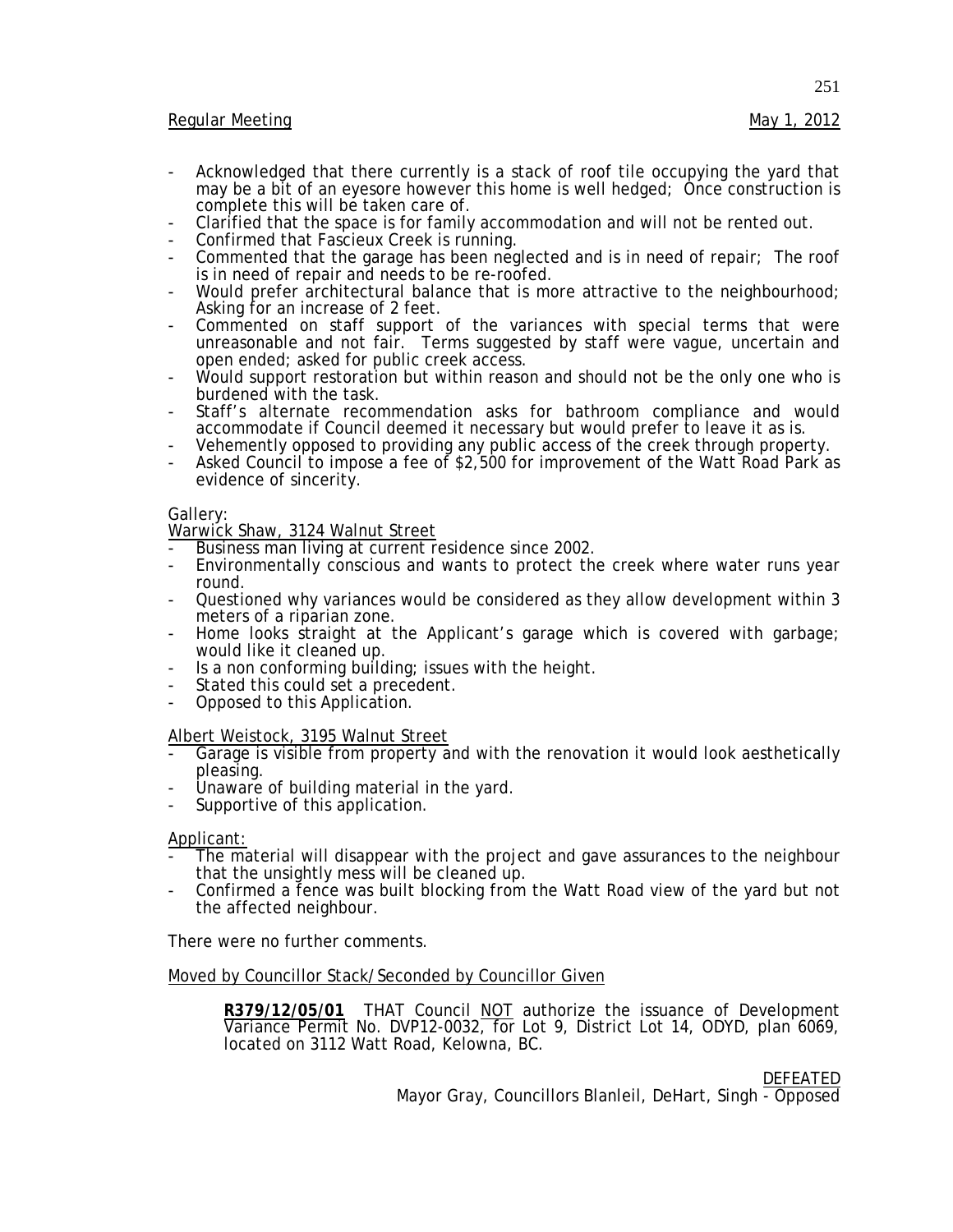252

#### Moved by Councillor Blanleil/Seconded by Councillor Singh

THAT Council authorize the issuance of Development Variance Permit No. DVP12-0032, for Lot 9, District Lot 14, ODYD, plan 6069, located on 3112 Watt Road, Kelowna, BC;

AND THAT variances to the following sections of Zoning Bylaw No. 8000 be granted:

Section 6.5.7 Accessory Development – lot coverage:

To vary the maximum allowable lot coverage for an accessory building from  $90m^2$  permitted to 102 m<sup>2</sup> proposed (as per Schedule "A");

Section 6.5.8(a) Accessory Development - siting:

To vary the minimum front yard setback for an accessory building in a residential zone from 18.0m required to 3.4m proposed (as per Schedule " $B$ ");

Section 13.1.6 (b) Development Regulations – building height: To vary the maximum height permitted for an accessory building from 4.5m to 6.2m proposed (as per Schedule "C").

Amendment Moved by Councillor DeHart/Seconded by Councillor Blanleil

**R380/12/05/01** THAT the applicant be required to bring the existing bathroom facility into compliance with current zoning regulations prior to receiving final occupancy for the addition.

Carried Councillors Stack, Zimmermann - Opposed

The original motion as amended was then voted on and carried as follows:

Moved by Councillor Blanleil/Seconded by Councillor Singh

**R381/12/05/01** THAT Council authorize the issuance of Development Variance Permit No. DVP12-0032, for Lot 9, District Lot 14, ODYD, plan 6069, located on 3112 Watt Road, Kelowna, BC;

AND THAT variances to the following sections of Zoning Bylaw No. 8000 be granted:

Section 6.5.7 Accessory Development – lot coverage:

To vary the maximum allowable lot coverage for an accessory building from  $90m^2$  permitted to 102 m<sup>2</sup> proposed (as per Schedule "A");

Section 6.5.8(a) Accessory Development – siting:

To vary the minimum front yard setback for an accessory building in a residential zone from 18.0m required to 3.4m proposed (as per Schedule " $B$ ");

Section 13.1.6 (b) Development Regulations – building height: To vary the maximum height permitted for an accessory building from 4.5m to 6.2m proposed (as per Schedule "C").

AND THAT the applicant be required to bring the existing bathroom facility into compliance with current zoning regulations prior to receiving final occupancy for the addition.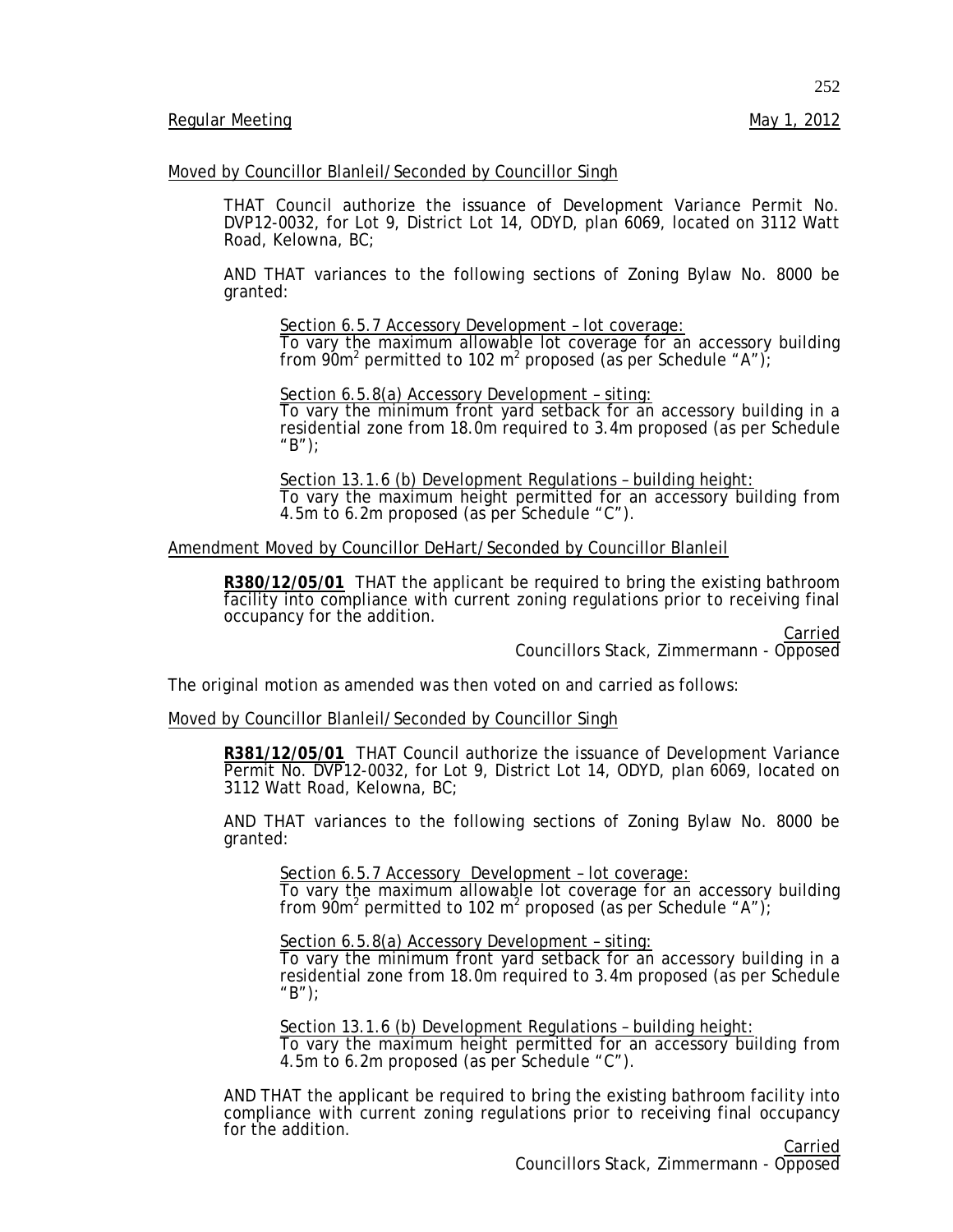7.3 Land Use Management Department, dated April 5, 2012 re: Development Variance Permit Application No. DVP12-0038 - Nicole & Kerry Begrand-fast - 4920 Westridge Drive **City Clerk to state for the record any correspondence received. Mayor to invite anyone in the public gallery who deems themselves affected by the required variance(s) to come forward**

The Deputy City Clerk advised that no correspondence and/or petitions had been received.

Mayor Gray invited the applicant or anyone in the public gallery who deemed themselves affected to come forward, followed by comments of Council.

The Applicant was not in attendance.

There were no further comments.

#### Moved by Councillor Blanleil/Seconded by Councillor Zimmermann

**R382/12/05/01** THAT Council authorize the issuance of Development Variance Permit No. DVP12-0038 for Lot 63, Section 29, Township 29, SDYD, Plan KAP 52450, located at 4920 Westridge Drive, Kelowna, BC;

AND THAT variances to the following sections of Zoning Bylaw No. 8000 be granted:

**Section 6.2.1 – Swimming Pools**: To allow a swimming pool to be located in a front yard where one is not permitted, as per Schedule 'A'.

**Section 12.3.6(c) Development Regulations**: To vary the minimum front yard from 6.0m required to 2.0m proposed, as per Schedule "A".

Carried

 7.4 Land Use Management Department, dated April 5, 2012 re: Development Variance Permit Application No. DVP12-0034 - Corcoran Industries Ltd. & 634562 BC Ltd. (Ken Corcoran) - 316 Poplar Point Drive **City Clerk to state for the record any correspondence received. Mayor to invite anyone in the public gallery who deems themselves affected by the required variance(s) to come forward**

The Deputy City Clerk advised that the following correspondence and/or petitions had been received:

> **Letter of Concern:** Gary and Sandra Hales, 274 Poplar Point Drive

Mayor Gray invited the applicant or anyone in the public gallery who deemed themselves affected to come forward, followed by comments of Council.

Ken Corcoran, Applicant

- This application enables the installation of a spiral staircase to provide the neighbour's with their easement access to the foreshore and to redevelop the property.<br>Clarified that the new easement moves with title.
- 
- Received neighbour support from 3 affected neighbours.
- Garage structure that has existed since 1970 has been a garage and workshop and would like to incorporate into the house to be an office and media room.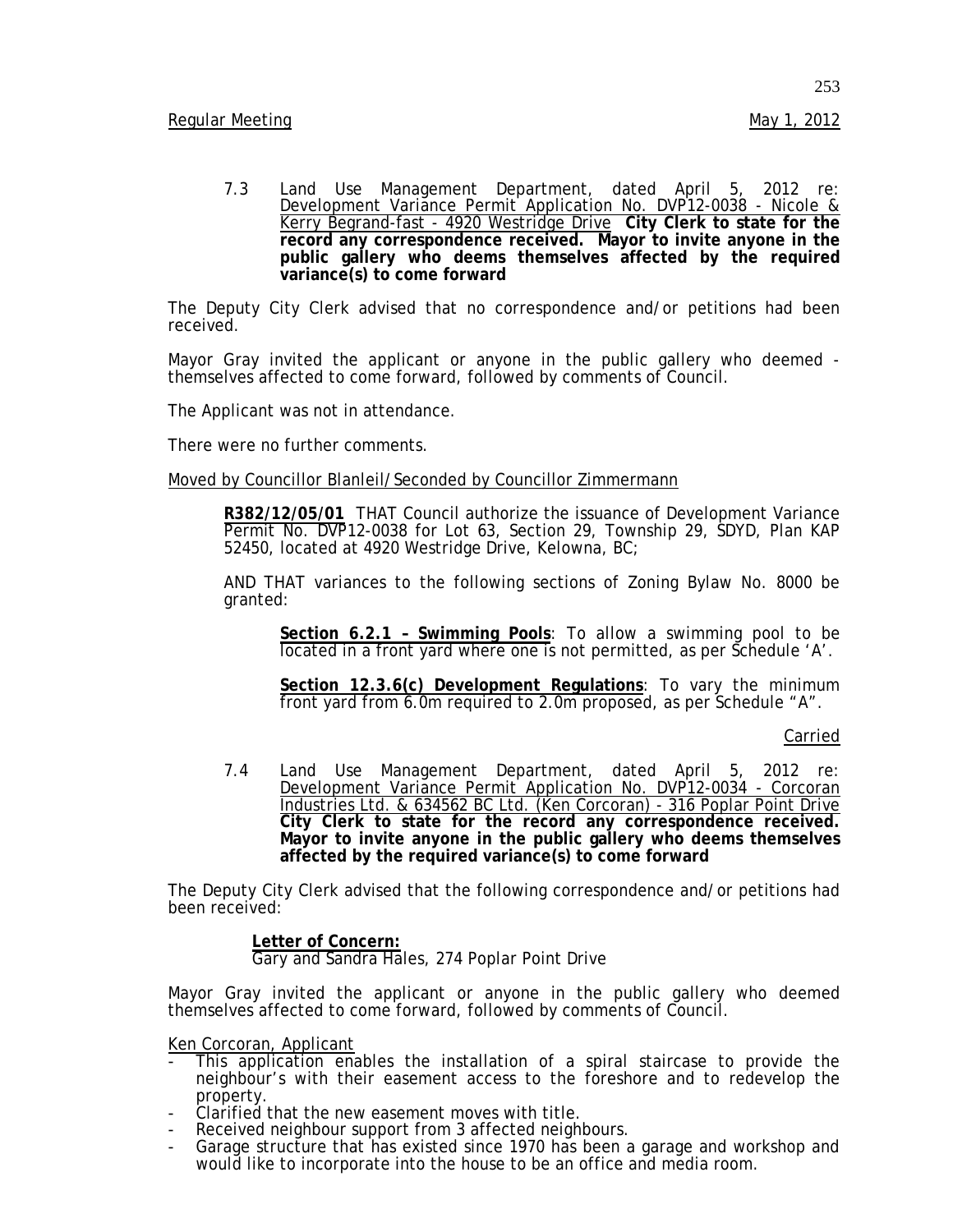There were no further comments.

#### Moved by Councillor Blanleil/Seconded by Councillor Stack

**R383/12/05/01** THAT Council authorize the issuance of Development Variance Permit No. DVP12-0034 for Lot A, District Lot 219, ODYD, Plan KAP81704 and an undivided 1/3 share in Lot 4, District Lot 219, ODYD, Plan 30206 (see plan as to limited access), located at 316 Poplar Point Drive, Kelowna, BC;

AND THAT variances to the following sections of Zoning Bylaw No. 8000 be granted:

**Section 13.1.6(c) Development Regulations**: To vary the minimum front yard from 4.5m required to 0.6m proposed, as per Schedule "A".

Carried

 7.5 Land Use Management Department, dated April 3, 2012 re: Development Variance Permit Application No. DVP12-0045 - Daniel & Jamie Kreeft (Reg Rempel) - 1371 Mountain Avenue **City Clerk to state for the record any correspondence received. Mayor to invite anyone in the public gallery who deems themselves affected by the required variance(s) to come forward**

The Deputy City Clerk advised that no correspondence and/or petitions had been received.

Mayor Gray invited the applicant or anyone in the public gallery who deemed themselves affected to come forward, followed by comments of Council.

The Applicant was not in attendance.

There were no further comments.

Moved by Councillor Singh/Seconded by Councillor Given

**R384/12/05/01** THAT Council authorize the issuance of Development Variance Permit No. DVP12-0045, for Lot B, Section 30, Township 26, O.D.Y.D., Plan 92177, located on Mountain Avenue, Kelowna, BC;

AND THAT variances to the following sections of Zoning Bylaw No. 8000 be granted:

Section 7.5.9 Fencing and Retaining walls:

To vary the maximum allowable height of a retaining wall from 1.2m permitted to 3.05 meters proposed (as per Schedule  $\angle A''$ ).

Carried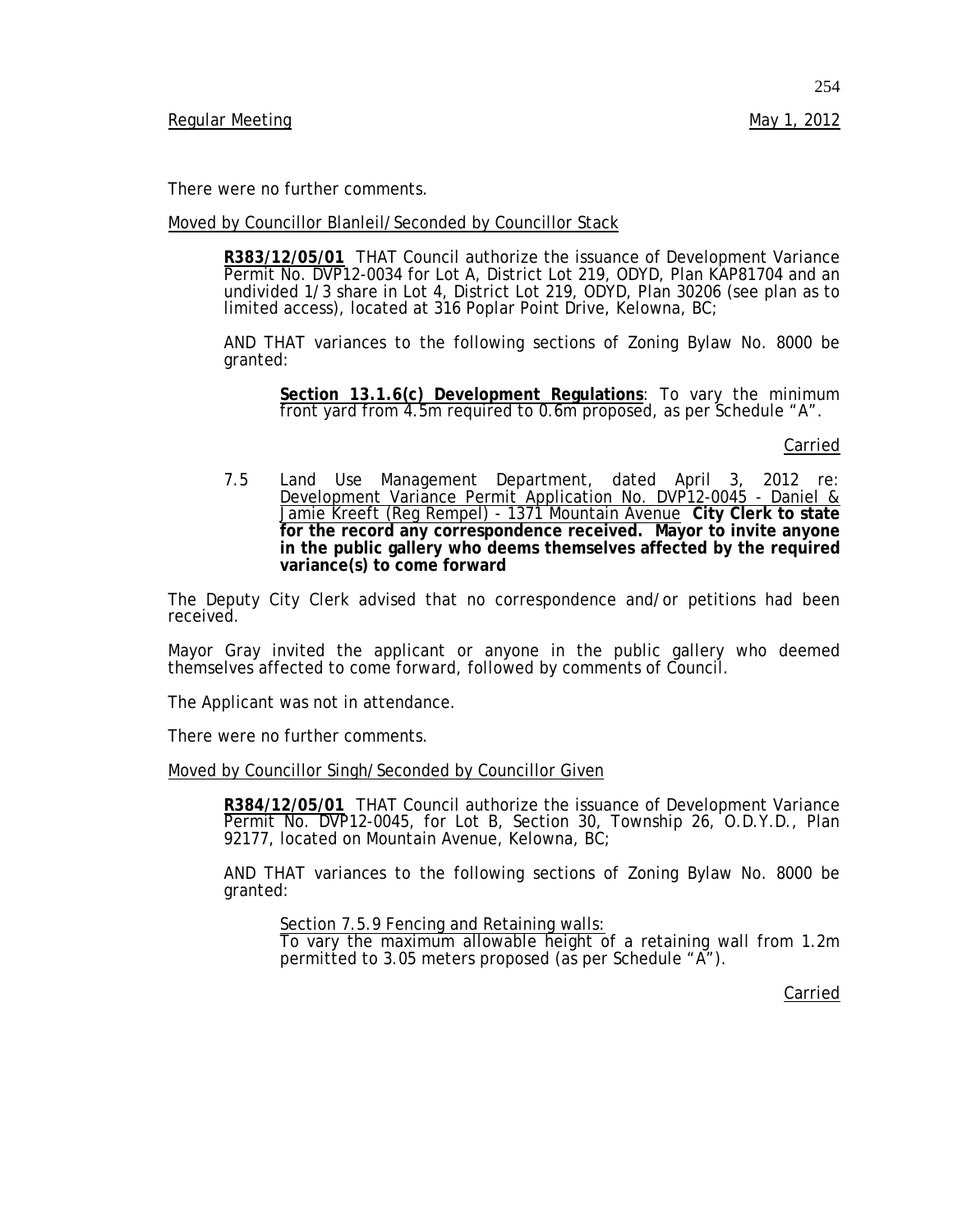7.6 Land Use Management Department, dated March 13, 2012 re: Development Variance Permit Application No. DVP11-0137 - Cara Glen Estates Ltd. (Keystone Design) - 520 Caramillo Court **City Clerk to state for the record any correspondence received. Mayor to invite anyone in the public gallery who deems themselves affected by the required variance(s) to come forward**

The Deputy City Clerk advised that no correspondence and/or petitions had been received.

Mayor Gray invited the applicant or anyone in the public gallery who deemed themselves affected to come forward, followed by comments of Council.

Ray Lefebvre, Keystone Design, Applicant Representative<br>- Retained by Caramillo Estates to settle the matter.

- 
- There has never been any proper site plans, no occupancy permit was given and has never been occupied.
- Trying to mitigate issues identified by staff; been asked to draft a plan and fix the property.
- Clarified that a landscape plan was submitted to the City last year but no work has been done to date.

Council:

- Suggested adding the landscape agreement as a condition of issuance.

## Gallery:

Gary Falkin, Neighbour

- Pleased with the decision to put an agreement in place that will bond a landscaping agreement.
- Concerned with having to replace his lawn due to the weeds. Glad to hear the property will be cleaned up.
- 

There were no further comments.

## Moved by Councillor Singh/Seconded by Councillor Stack

**R385/12/05/01** THAT Council authorize the issuance of Development Variance Permit No. DVP11-0137, for Lot B, Sec. 32, Twp. 26, O.D.Y.D., Plan KAP87096, located on Caramillo Court , Kelowna, BC;

AND THAT variances to the following sections of Zoning Bylaw No. 8000 be granted:

- a) Section 7.5.9 Fencing and Retaining Walls: To vary the maximum height of retaining walls from 1.2 m permitted to 2.0 m proposed;
- b) Section 13.1.6(b) Development Regulations: To vary the maximum building height from 9.5 m or 2  $\frac{1}{2}$  storeys permitted to 10.25 m / 3 storeys proposed (as per Schedule "A").

AND THAT the issuance of the Development Variance Permit be subject to the receipt of a Geotechnical Engineer review and sign-off completed to the satisfaction of the Chief Building Official;